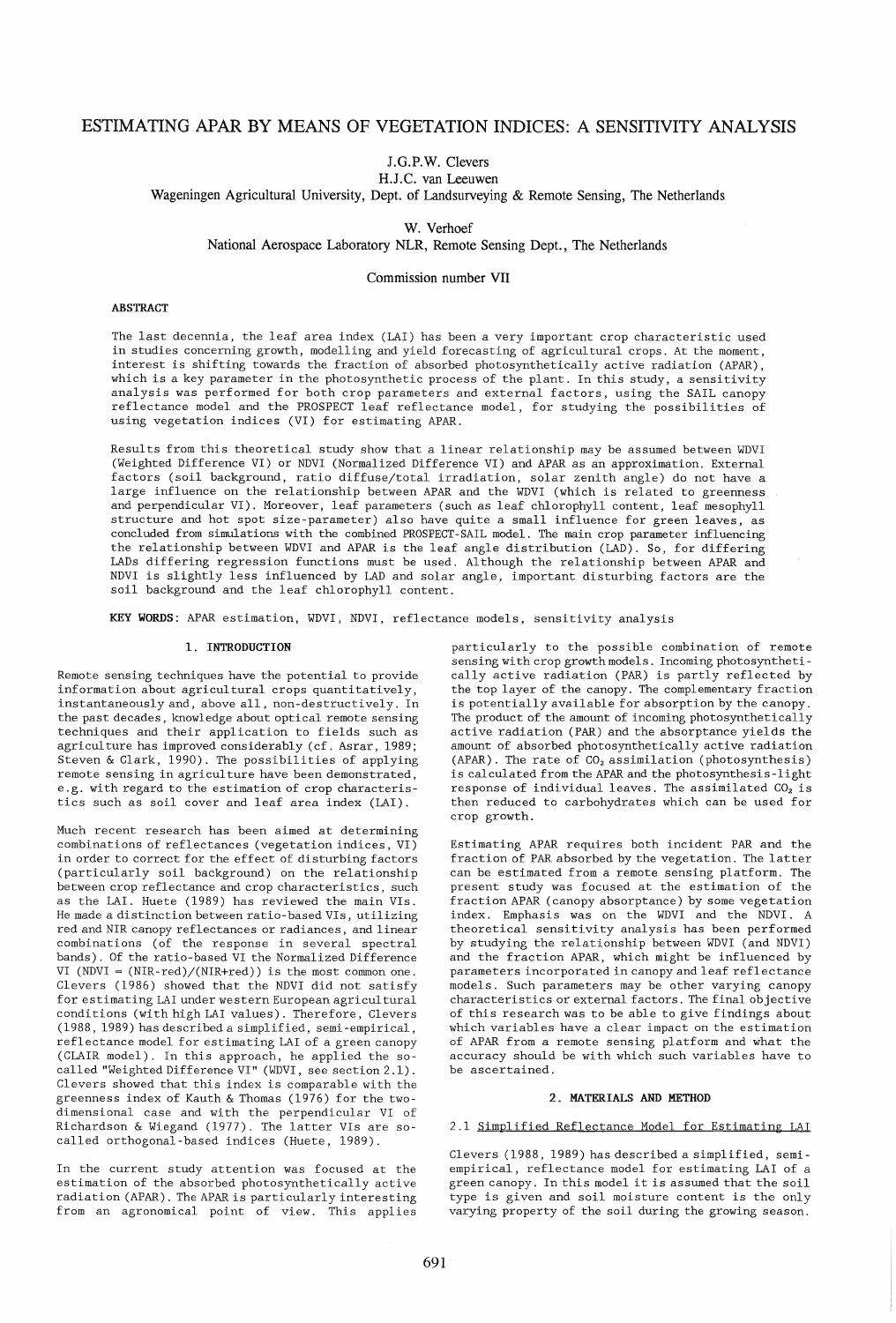For estimating LAI a so-called Weighted Difference VI (WDVI) is ascertained as a weighted difference between the measured NIR and red reflectances, assuming that the ratio between NIR and red reflectances of bare soil is constant, independent of soil moisture content (which assumption is valid for many soil types).

The simplified reflectance model derived by Clevers consists out of two steps. First, the WDVI is calculated as:

$$
WDVI = r_{ir} - C . r_r \tag{1}
$$

with  $r_{ir}$  = total measured NIR reflectance  $r_r$  = total measured red reflectance

and 
$$
C = r_{s,ir}/r_{s,r}
$$
 (2)

 $r_{s,ir}$  = NIR reflectance of the soil  $r_{s,r}$  = red reflectance of the soil.

Secondly, the relationship between WDVI and LAI is modelled as:

$$
LAI = -1/\alpha . ln(1 - WDVI/WDVI_*)
$$
 (3)

with  $\alpha$  as a function of extinction and scattering coefficients and WDVI~ as the asymptotically limiting value for the WDVI. They have to be estimated empirically from a training set (Clevers, 1988).

Within the above approach emphasis was on estimating LAI. As described in the introduction we are now<br>focusing at estimating the fraction APAR. The focusing at estimating the fraction APAR. relationship between LAI and fraction APAR has been described by e.g. Guyot & Baret (1991) (cf. also Asrar et al., 1984; Sellers, 1985):

$$
LAI = -1/K_{par} . In(1 - APAR/APAR_*)
$$
 (4)

with Kpar as the extinction coefficient for photosynthetically active radiation (PAR: 400-700 nm), which depends on canopy geometry and irradiance conditions, and APAR. as the asymptotically limiting value for APAR  $(\approx 0.94$  according to Guyot & Baret).

We may note a clear analogy between Eqs. (3) and (4). However,  $\alpha$  is particularly related to the NIR region where scattering is the dominating process (measured in terms of WDVI) and  $K_{par}$  is related to the visible region where absorption dominates (measured in terms of APAR). Although  $\alpha$  and K<sub>par</sub> are related to different spectral regions, they will be influenced by parameters such as leaf angle distribution (LAD) or solar angle in a similar way. If we could assume  $\alpha$  and  $K_{par}$  to be equal as an approximation, we would obtain a linear relationship between WDVI and APAR:

$$
APAR = WDVI * APAR_{\infty}/WDVI_{\infty}
$$
 (5)

Finally, the fraction APAR can be related to the total photosynthetic activity of a canopy by integrating the APAR over time. This is what is done in crop growth models. Input in these models often are estimates for parameters such as the canopy scattering coefficient for visible light, the extinction coefficient for PAR, the LAD and the total daily irradiation. The daily APAR may also be calculated by directly multiplying the fraction APAR and the daily PAR irradiation. Since it was found in literature that the NDVI may also be suitable for estimating APAR (e.g. Asrar et al., 1984, found a linear relationship between the NDVI and APAR) , a comparison between WDVI and NDVI performance was made with respect to APAR estimation.

## 2.2 SAIL Model

The one-layer SAIL model (Verhoef, 1984) simulates

canopy reflectance as a function of canopy variables (leaf reflectance and transmittance, LAI and LAD), soil reflectance, ratio diffuse/direct irradiation and solar/view geometry (solar zenith angle, zenith view angle and sun-view azimuth angle). Recently, the SAIL model has been extended wi th the hot spot effect (Looyen et al., 1991). LAD functions used with the SAIL model are given by Verhoef & Bunnik (1981) and Bunnik (1978).

The SAIL canopy reflectance model may also be used for simulating the fraction APAR instead of the canopy reflectance. The total canopy absorptance may be calculated as one (or 100%) minus the hemispherical canopy reflectance (what is lost above the canopy) and the soil absorptance (what is lost underneath the canopy). The calculations for the one-layer SAIL version will be explained using the terminology and formulae of Verhoef (1985).

APAR can be defined from the sum of the net fluxes incident on the canopy at the top and the bottom of the layer. With the following flux types:

 $E_s(t)$ ,  $E_s(b)$  = direct solar fluxes at top and bottom,  $E_{-}(t)$ ,  $E_{-}(b) =$  diffuse downward fluxes at top and bottom,  $E_{+}(t)$ ,  $E_{+}(b)$  = diffuse upward fluxes at top and bottom,

the flux absorbed by the canopy layer is given by:

$$
A = [E_{s}(t) + E_{-}(t) - E_{+}(t)] + [E_{+}(b) - E_{s}(b) - E_{-}(b)] \quad . \tag{6}
$$

For a Lambertian soil with reflectance  $r_s$ 

$$
E_{+}(b) = r_{s} \cdot [E_{s}(b) + E_{-}(b)] \quad . \tag{7}
$$

The interactions with the canopy layer can be described by

$$
E_s(b) = \tau_{ss}E_s(t) ,
$$
\n(8)  
\n
$$
E_s(b) = \tau_{sd}E_s(t) + \tau_{dd}E_s(t) + \rho_{dd}E_s(b) ,
$$
\n(9)  
\n
$$
E_s(t) = \rho_{sd}E_s(t) + \rho_{dd}E_s(t) + \tau_{dd}E_s(b) .
$$
\n(10)

Here the  $\rho$  and  $\tau$  parameters are reflectances and transmittances for the canopy layer. The first subscripts refer to the type of incident flux, i.e. s for solar flux and d for diffuse (upward or downward) flux, and the second subscript refers to the type of reflected or transmitted flux. Among others, these  $\rho$ and  $\tau$  parameters are given as output quantities of the SAIL model.

Eqs. (7), (8) and (9) can be used to solve for the total downward flux at the bottom of the canopy. This yields:

 $E_s(b) + E_c(b) = [(r_{ss} + r_{sd})E_s(t) + r_{dd}E_c(t)]/(1-\rho_{dd}r_s)$ .

Then, application of (7) in Eq. (10) gives

$$
E_{+}(t) = \rho_{sd}E_{s}(t) + \rho_{dd}E_{-}(t) + \tau_{dd}E_{-}(t)\gamma_{cd}E_{s}(t) + \tau_{dd}E_{-}(t)/(1-\rho_{dd}E_{s})
$$

Now, A may be rewritten as

$$
A = E_{\rm s}(t) + E_{-}(t) - \rho_{\rm sd}E_{\rm s}(t) - \rho_{\rm dd}E_{-}(t) +
$$
  

$$
(-\tau_{\rm dd}F_{\rm s}+r_{\rm s}-1)[(\tau_{\rm ss}+\tau_{\rm sd})E_{\rm s}(t)+\tau_{\rm dd}E_{-}(t)]/(1-\rho_{\rm dd}r_{\rm s}).
$$
 (11)

This result can be split up in contributions due to direct solar flux and due to diffuse downward flux as follows. With

$$
A_{s} = 1 - \rho_{sd} \cdot (1 - r_{s} + r_{dd}r_{s}) \left(\frac{r_{ss} + r_{sd}}{1 - \rho_{dd}r_{s}}\right), \text{ and } (12)
$$

$$
A_{d} = 1 - \rho_{dd} - (1 - r_{s} + r_{dd}r_{s})r_{dd}/(1 - \rho_{dd}r_{s}) \quad , \tag{13}
$$

Eq. (11) can be written as

$$
A = A_{s} \cdot E_{s}(t) + A_{d} \cdot E_{-}(t) \quad . \tag{14}
$$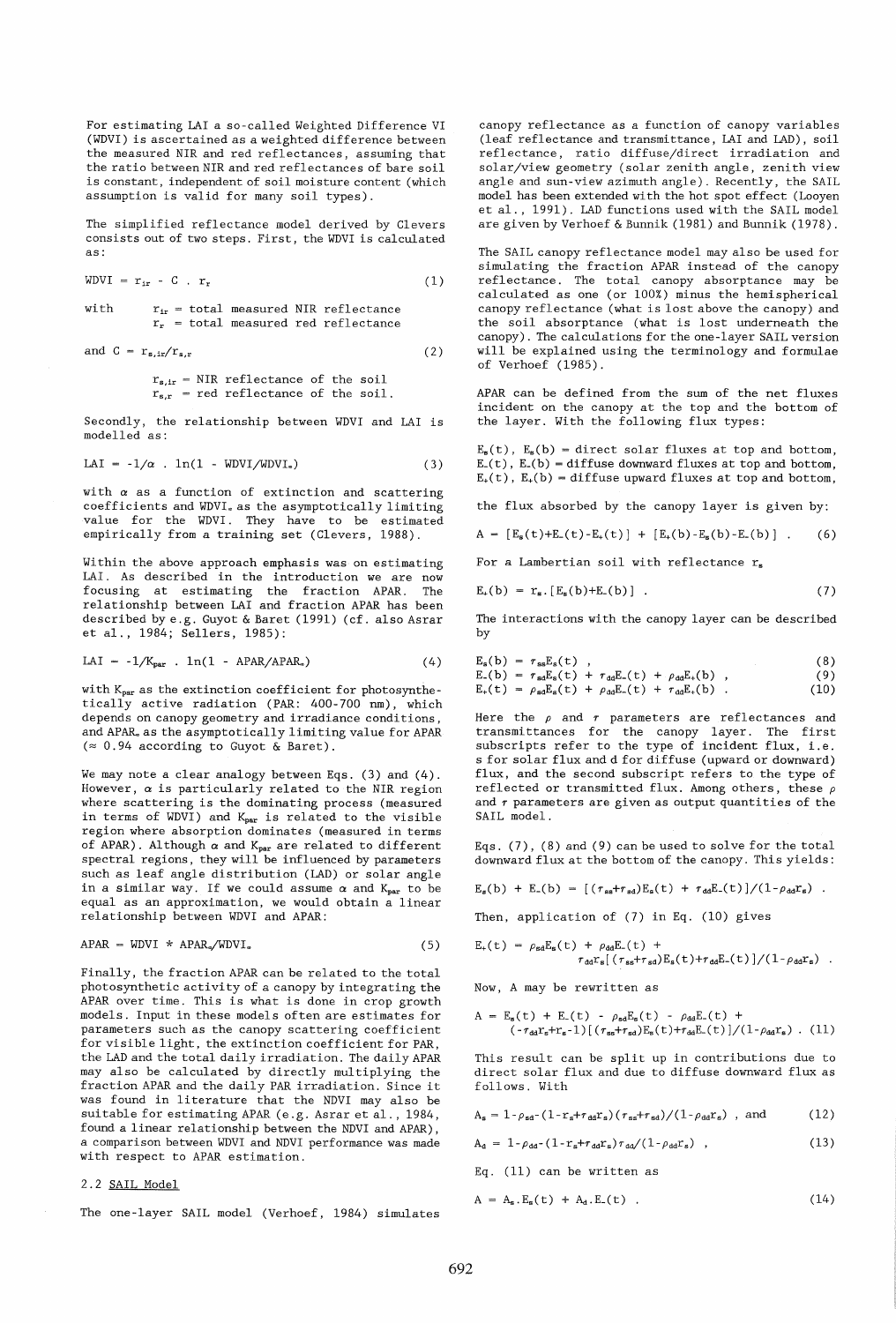Finally, the fraction APAR may be calculated as (using leaf properties for the PAR spectral region):

APAR =  $[A_s.E_s(t) + A_d.E_c(t)] / [E_s(t) + E_c(t)]$ .  $(15)$ 

This equation has been implemented into the SAIL code.

#### 2.3 PROSPECT Model

The PROSPECT model, as developed by Jacquemoud & Baret (1990), is a radiative transfer model for individual leaves. It is based on the generalized "plate model" of Allen et al. (1969, 1970), which considers a compact theoretical plant leaf as a transparent plate wi th rough plane parallel surfaces. An actual leaf is assumed to be composed of a pile of *N* homogeneous compact layers separated by *N-l* air spaces. The thickness of the air spaces that separate the layers was taken as infinitesimal. The compact leaf  $(N = 1)$  has no intercellular air spaces or the intercellular air spaces of the mesophyll have been infiltrated with water. The discrete approach can be extended to a continuous one where *N* need not be an integer. *N* ranging between 1.0 and 1. 5 corresponds to monocotyledonous plant species with a compact mesophyll structure. Dicotyledonous species, characterized by a sponge parenchyma with many air cavities, have *N* values between 1.5 and 2.5. *N* values greater than 2.5 represent senescent leaves with a disorganized internal structure. PROSPECT allows to compute the 400- 2500 nm reflectance and transmittance spectra of very different leaves using only three input variables: leaf mesophyll structure parameter N, chlorophyll content and water content. All three are independent of the selected wavelength.

Since the output of the PROSPECT model equals part of the input for the SAIL model, a combined PROSPECT-SAIL model was made. This combined model may simulate the spectral bidirectional reflectance and the fraction APAR of a canopy as a function of the leaf properties used as input for the PROSPECT model and as a function of canopy parameters and external factors used as input for the SAIL model.

#### 2.4 Procedure Sensitivity Analysis

To investigate the sensitivity of the relationship between VI and APAR to parameters incorporated in reflectance models, two methods could be applied: Method 1:

Here we assume the model parameters known and we simulate forward towards simulated VI and simulated APAR with the combined PROSPECT-SAIL model. Then this VI can be indirectly compared with this simulated APAR by using some (semi-)empirical relationship between VI and estimated APAR. The difference between simulated and estimated APAR yields a measure for the error in APAR estimation.

#### Method 2:

An alternative, but more elaborate way is that we assume that only measurements (canopy reflectances or VIs) are available. By using inversion techniques, a set of model parameter combinations could be generated matching the measurements (usually the inversion process does not lead to one unique parameter combination!) using the combined PROSPECT-SAIL model. Due to model linearization and optimization (local or global extrema) in the n-dimensional parameter space, the inversion process will yield an error. Subsequently, the APAR can be predicted with the combined PROSPECT-SAIL model. This will not result into one unique APAR as in method 1. Estimating APAR from the measurements using the empirical relationship as in method 1 and then compare it with the APAR obtained from the inversion, leads to a sensitivity measure for APAR.

Method 2 is a more independent and systematic way of studying the sensitivity of APAR estimation. No

uniqueness in parameter combinations also indicates the possible existence of different relationships between VI and APAR. However, since the objective of the present study was to elaborate which parameters do influence this relationship and to what extent, and since the inversion process is a computational tedious procedure, method 1 was applied in this study.

Starting point for the model simulations was some sort of "standard crop" measured under" standard irradiation and viewing conditions" (table 1). Subsequently, the effect of changing one input parameter at a time is studied.

Table 1: Definition of a standard crop under standard conditions.

| chlorophyll content       | 34.24 $\mu$ g.cm <sup>-2</sup> leaf area <sup>+</sup> |
|---------------------------|-------------------------------------------------------|
| N parameter               | 1.8320                                                |
| water content             | $0.0137$ cm <sup>+</sup>                              |
| LAD                       | spherical                                             |
| size-parameter            | Ω                                                     |
| soil reflectance          | 20% (red and NIR)                                     |
| ratio diffuse/direct irr. | 0                                                     |
| solar zenith angle        | 45°                                                   |
| viewing angle             | 0°                                                    |
|                           |                                                       |

tExample of a dicotyledonous plant as given by Jacquemoud & Baret (1990).

The influence of plant water content (equivalent water thickness) needed not to be studied, because it has no influence on NIR and red reflectance (and thus on WDVI and NDVI) as defined by the PROSPECT model.

From an agronomical point of view a determination of the percentage APAR with an accuracy within 10% in absolute units is assumed acceptable (or 0.1 as a fraction). The sensitivity study should result into statements concerning the accuracy with which the input parameters studied must be known in order to reach the accuracy of 10% APAR. It is realized that inaccuracies in a number of input parameters may add up to a large inaccuracy of APAR estimation, but the ultimate goal is to define which parameters are important as disturbing factors and in what range of values (both of the input parameter as well as of the estimated APAR). Then further research activities should focus on these factors. LAI itself is not regarded as a disturbing factor on the relationship between VI and APAR. The latter two are both a function of LAI (see section 2, Eqs. (3) and (4)) and both will be simulated as a function of LAI.

Figs. 1 and 2' suggest a linear relationship between VI and APAR for a given LAD (cf. also the considerations at the end of section 2.1 and Asrar, 1989). The results of the sensitivity analysis in section 3 confirm this linearity. In the rest of this paper a linear relationship between VI and APAR will be assumed as an approximation.

The sensitivity analysis is performed in the following way:

1) Assume a known linear relationship between VI and APAR that runs through the origin (for a given LAD) :

$$
APAR = a * VI \tag{16}
$$

with *a* known. This linear relationship should be determined for the standard crop.

- 2) Vary one input parameter by some value (e.g. a maximal deviation from the value used for the standard crop).
- 3) For the resulting crop under the resulting circumstances the VI is simulated for a given LAI and the APAR is estimated by applying Eq. (16).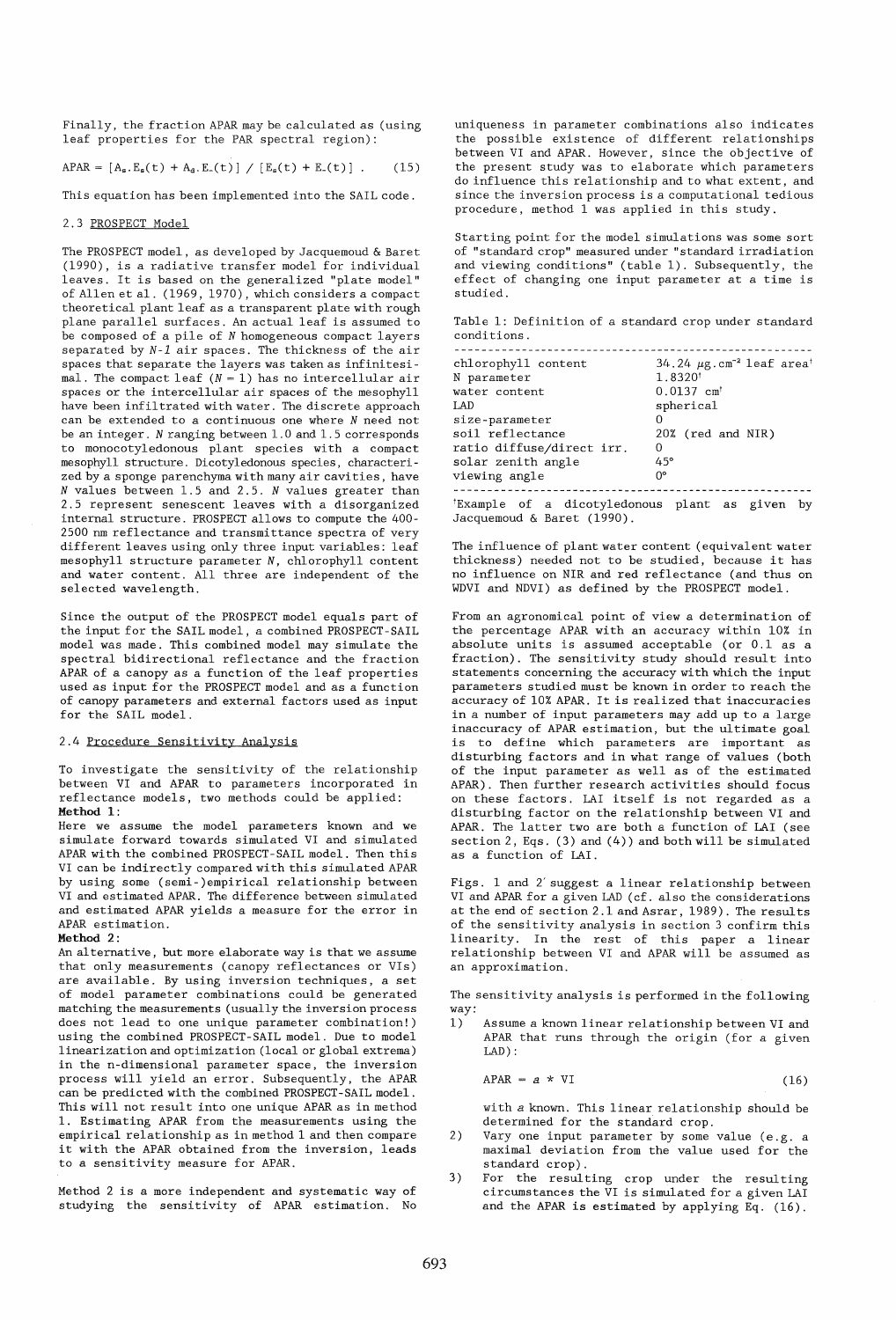This estimated APAR is assumed to be in the range 0% - 100%.

- 4) For the resulting crop under the resulting circumstances the APAR is also simulated for the same LAI as used under step 3. This yields the real APAR.
- 5) By taking the absolute difference of the result of 3) and 4), an estimation of the absolute accuracy of APAR estimation (dAPAR) is obtained if one of the input parameters deviates from the standard crop.

Subsequently, this is repeated for LAI values in the range between 0 and 8, in order to see whether the influence of a deviation in some input parameter varies with the LAI value (or better with the APAR).

For ascertaining the WDVI and the NDVI by means of the combined PROSPECT- SAIL model, the red reflectance was simulated at 670 nm and the NIR reflectance at 870 nm. APAR was simulated by simulating the average leaf reflectances and transmittances for the 400-700 nm region using PROSPECT and subsequently using these as input into SAIL. This yielded an enormous reduction in computing time.

#### **3. RESULTS AND DISCUSSION**

The combined PROSPECT-SAIL model was used for this sensitivity analysis. Since no significant interactions between the various variables were found in affecting the relationship between VI and APAR, each variable will be discussed separately. A more extensive presentation is given by Clevers et al. (1992).

## 3.1 Influence of Soil Background

The influence of soil reflectance on the relationship between WDVI and APAR is illustrated in Fig. 1 for the standard crop. This figure shows that there existed a small effect of soil background on the APAR for such a large range in soil reflectances. The WDVI concept was developed in order to correct largely for the influence of soil background.

Fig. 2 illustrates the influence of soil background on the relationship between NDVI and APAR. Results are much worse than for the WDVI; so mainly results for the WDVI will be elucidated in detail in this paper.

Assuming a linear relationship between WDVI and APAR running through the origin, the standard crop (with a soil reflectance of 20% and a spherical LAD) yielded a regression coefficient of 2.39 ( $\mathbb{R}^2 = 0.97$ ) for the data in Fig. 1 (using LAI values up to 4.0; the latter yielding nearly maximal APAR values). One also obtained



Figure 1: Influence of soil reflectance (RSL) on the relationship between WDVI and APAR for the standard crop.



Figure 2: Influence of soil reflectance (RSL) on the relationship between NDVI and APAR for the standard crop.



Figure 3: Absolute errors in APAR estimation by means of the WDVI, caused by deviations from Eq. (17) due to soil reflectance (RSL) variations for the standard crop.

this regression coefficient by incorporating all four soil curves of Fig. 1 into the linear regression  $analysis (R<sup>2</sup>=0.94)$ . So:

$$
APAR(*) = 2.39 * WDUI (spherical LAD).
$$
 (17)

By also assuming a linear relationship between NDVI and APAR running through the origin, the standard crop (with a soil reflectance of 20% and a spherical LAD) yielded a regression coefficient of  $100.0$  ( $R^2 = 0.99$ ) for the data in Fig. 2 (using LAI values up to  $4.0$ ). Incorporating more soil curves of Fig. 2 into the regression analysis dramatically increased the deviations.

The sensitivity of the regression of APAR on WDVI for errors in soil reflectance can be quantified by applying the procedure described in section 2.4. The resulting maximal absolute errors in APAR estimation for the standard crop are illustrated in Fig. 3. This figure shows that errors for a soil reflectance of 20% were not zero. This was caused by the fact that the relationship between WDVI and APAR as illustrated in Fig. 1 was not perfectly linear. The errors in Fig. 3 for the 20% curve were caused by this non-linearity. Fig. 3 shows that the curve for 30% soil reflectance followed the regression line of the 20% curve even better (yielding smaller errors). With decreasing soil reflectance errors increased (larger deviations from 20% soil reflectance) up to about 80% APAR. Maximal errors for the 10% curve were just within the maximal allowable deviation of 10% in terms of APAR. The 0%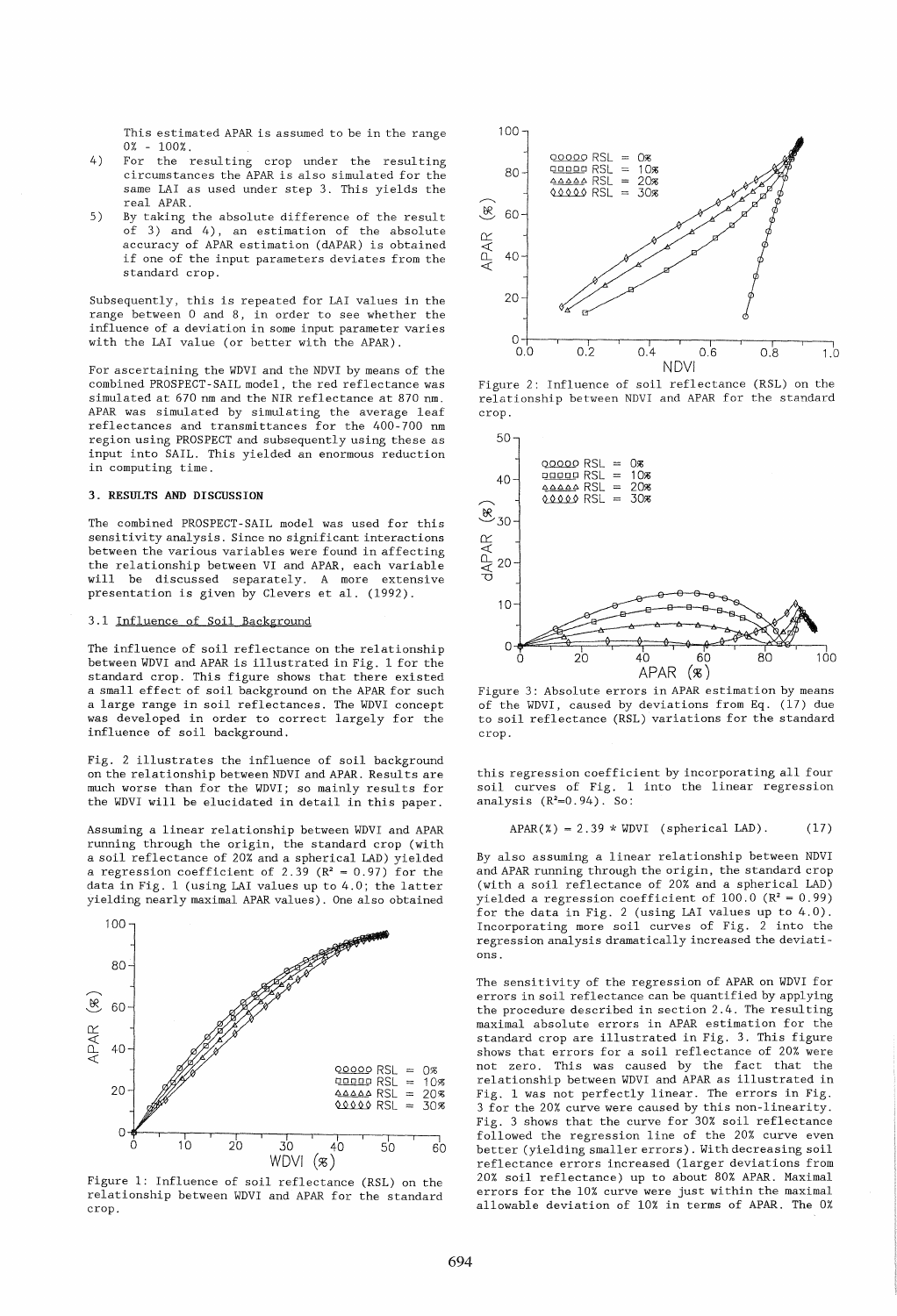soil reflectance curve (a theoretical case) yielded errors larger than 10% for APAR values between 35% and 70%. As expected, maximal errors were much larger when using the NDVI, particularly for low soil reflectances (results not shown).

## 3.2 Influence of Solar Angle

The solar zenith angle affects the simulated APAR and WDVI in a similar way. The influence of solar zenith angle on the relationship between WDVI and APAR is illustrated in Fig. 4. This figure confirms the small influence of solar zenith angle in qualitative terms. Largest errors will occur for large zenith angles.

The maximal absolute errors in APAR estimation for the standard crop caused by an inaccuracy in solar zenith angle are illustrated in Fig. 5. With increasing solar zenith angle errors increased (except for large APAR). Maximal errors for all curves were within the maximal allowable deviation of 10% in terms of APAR, except for the 80 degrees zenith angle curve. When using the NDVI for estimating APAR, a maximal error of 8% APAR was found. So, it performed slightly better than the WDVI.



Figure 4: Influence of solar zenith angle (TTS) on the relationship between WDVI and APAR for the standard crop.



Figure 5: Absolute errors in APAR estimation by means of the WDVI, caused by deviations from Eq. (17) due to solar zenith angle (TTS) variations for the standard crop.

# 3.3 Influence of Diffuse/Total Irradiation

The influence of the ratio diffuse/total irradiation on the relationship between VI (WDVI or NDVI) and APAR was only minor. Figures are not presented within this paper.

# 3.4 Influence of Leaf Inclination Angle

In order to simplify the analysis, in this section LADs consisting of one leaf angle were used. The LAD is the main disturbing parameter on the relationship between WDVI and LAI (Clevers & Verhoef, 1990). In particular, significant differences in asymptotic value of the WDVI occurred as a function of LAD. The WDVI was not developed for correcting for differences in leaf inclination angle. Clevers (1989) described a practical procedure for applying the WDVI, whereby a training set is used for establishing the regression function of LAI on WDVI. The influence of LAD on the relationship between WDVI and APAR is illustrated in Fig. 6. As expected, the influence was huge, which is primarily caused by the influence of LAD on WDVI.

The maximal absolute errors in APAR estimation by the WDVI for the standard crop caused by an inaccuracy in LAD are illustrated in Fig. 7. This figure shows that errors in APAR estimation due to errors in LAD may be very large. Errors larger that 10% APAR occurred for a planophile LAD (at 25 degrees between 50% and 90% APAR and at 45 degrees between 80% and 90% APAR). An erectophile LAD (65 degrees) just reached the 10% APAR error around 50-70% APAR.

The influence of LAD on the relationship between NDVI and APAR is illustrated in Fig. 8. The curves in Fig. 8 all run through the origin and at large NDVI values they all run towards nearly 100% APAR. However, a huge influence of LAD occurred at intermediate values. In terms of APAR estimation by means of the NDVI, the results for the standard crop yielded a maximal error that just reached the 10% level (Fig. 9).



Figure 6: Influence of LAD on the relationship between WDVI and APAR for the standard crop.



Figure 7: Absolute errors in APAR estimation by means of the WDVI, caused by deviations from Eq. (17) due to variations in the LAD for the standard crop.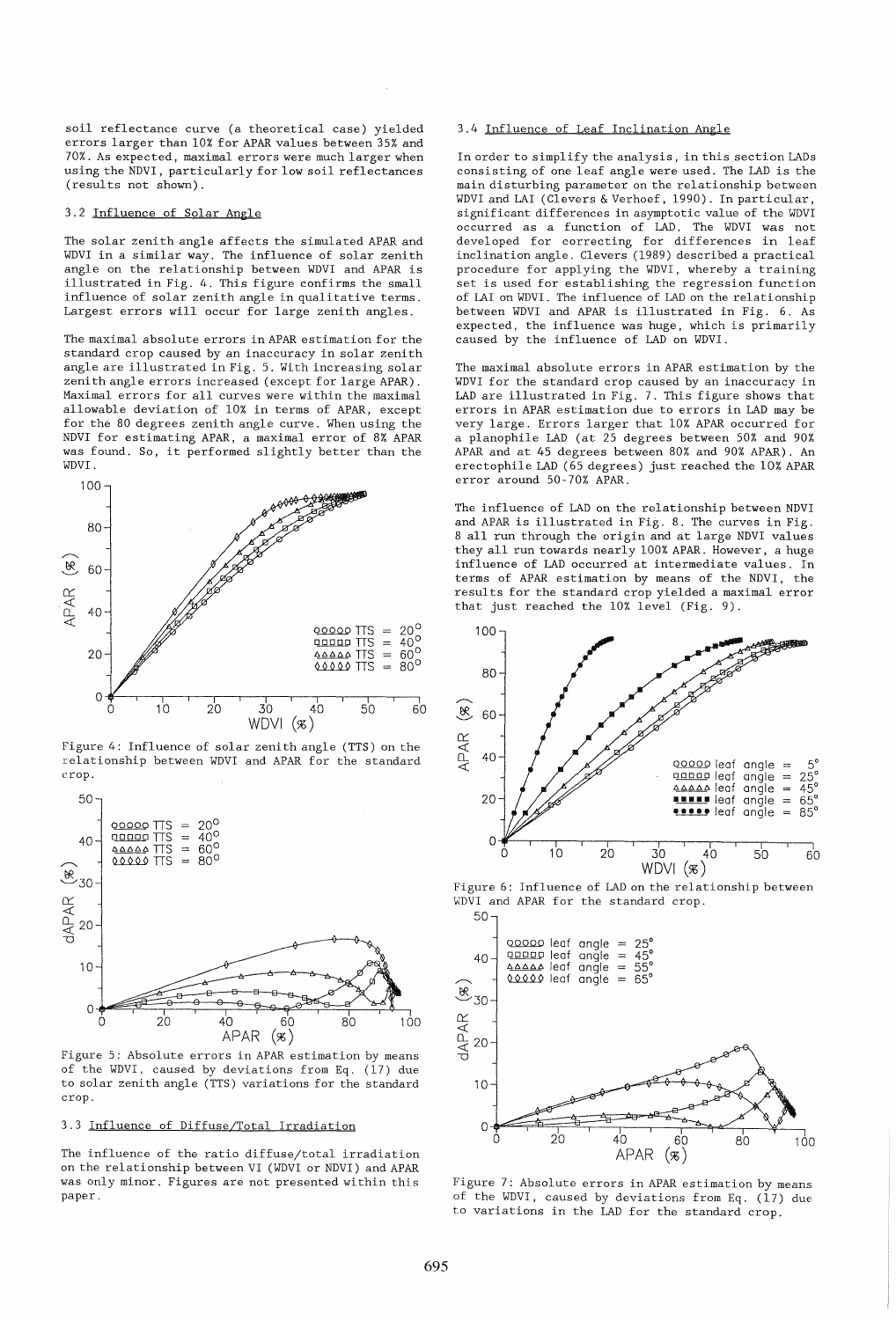

Figure 8: Influence of LAD on the relationship between NDVI and APAR for the standard crop.



Figure 9: Absolute errors in APAR estimation by means of the NDVI, due to variations in the LAD for the standard crop.

# 3.5 Influence of Hot Spot Size-parameter

The hot spot size-parameter was introduced into the SAIL model for improving simulations of bidirectional reflectance distributions. It has no meaning for the fraction APAR. However, in Looyen et al. (1991) it was shown from simulations that outside the actual hot spot, the hot spot size-parameter still may have a considerable influence on crop reflectance. A larger sizeparameter leads to higher reflectances and a broadening of the zone in which the hot spot effect is significant.

Clevers & Verhoef (1990) have shown that the hot spot size-parameter does have a small effect on the WDVI. Since errors in APAR estimation due to an inaccuracy of the hot spot size-parameter were all small, results are not illustrated in this paper.

# 3.6 Influence of Chlorophyll Content

The effect of chlorophyll content on APAR was found to be very similar to its effect on WDVI (Clevers, 1992). The influence of chlorophyll content on the relationship between WDVI and APAR is illustrated in Fig. 10. From a chlorophyll content of 2  $\mu$ g. cm<sup>-2</sup> onwards there was hardly any influence.

The maximal absolute errors in APAR estimation for the standard crop caused by an inaccuracy in the chlorophyll content are illustrated in Fig. 11. As expected, largest errors were obtained for low chlorophyll contents (smaller than  $10 \mu g.cm^{-2}$ , which are yellow leaves).

For green leaves (chlorophyll content of  $20-80 \mu g.cm^{-2}$ ) errors were all small. Errors larger than 10% APAR occurred for the  $10 \mu g.cm^{-2}$  curve between 85-90% APAR. Lower chlorophyll concentrations do not reach such high values for APAR resulting also into smaller errors.

It was found that the chlorophyll content had a very significant influence on the relationship between NDVI and APAR (Fig. 12), especially for chlorophyll contents below about  $20 \mu g$ .  $cm^{-2}$ . This resulted into considerable errors when using the NDVI for APAR estimation.



Figure 10: Influence of chlorophyll content  $(C_{a+b})$  on the relationship between WDVI and APAR for the standard crop.



Figure 11: Absolute errors in APAR estimation by means of the WDVI, caused by deviations from Eq. (17) due to leaf chlorophyll content  $(C_{a+b})$  variation for the standard crop.



Figure 12: Influence of chlorophyll content  $(C_{a+b})$  on the relationship between NDVI and APAR for the standard crop.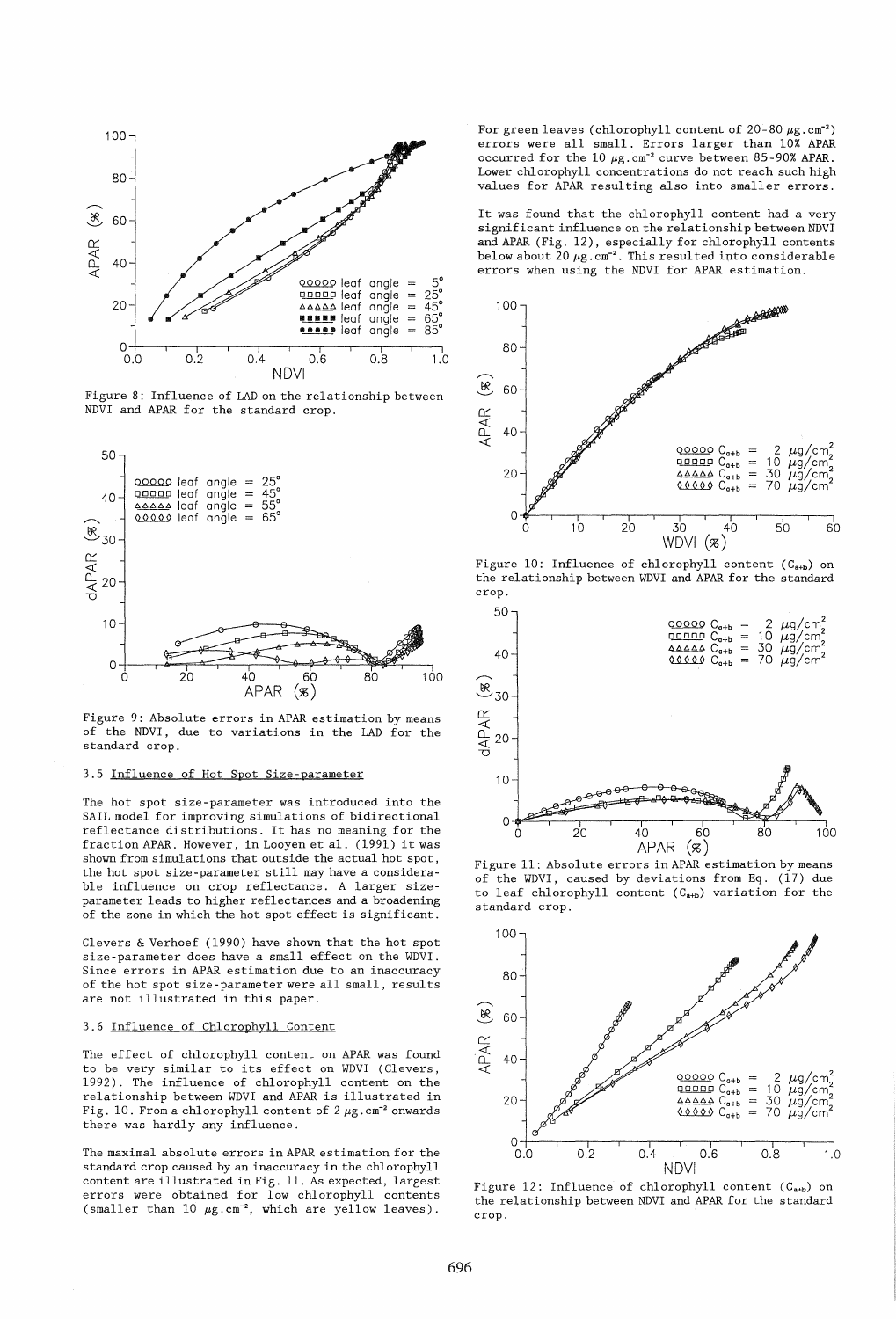## 3.7 Influence of Mesophy11 Structure

The leaf mesophy11 structure *(N* parameter) had hardly any influence on APAR and only a small influence on WDVI (C1evers, 1992). This was explained by the negative correlation between the reflectance and transmittance of a single leaf in the NIR.

The influence of mesophy11 structure on the relationship between WDVI and APAR is illustrated in Fig. 13. From this figure it may be concluded in qualitative terms that the mesophyl1 structure had only a minor influence.

The maximal absolute errors in APAR estimation for the standard crop due to an inaccuracy in the *N* parameter are illustrated in Fig. 14. Errors appeared to be quite small. Largest errors occurred at about 90% APAR (large LAI, see remarks above). For an *N* parameter of 1.0 (monocotyledonous plants) the maximal error reached a value just over 10% APAR. Results for the NDVI were quite similar to the ones for the WDVI.



Figure 13: Influence of *N* parameter on the relationship between WDVI and APAR for the standard crop.



Figure 14: Absolute errors in APAR estimation by means of the WDVI, caused by deviations from Eq. (17) due to *N* parameter variation for the standard crop.

## 4. CONCLUS IONS

Concerning the estimation of the APAR by means of the WDVI and NDVI, the sensitivity analysis with the combined PROSPECT-SAIL model resulted into the following conclusions (conclusions in this report are restricted by the validity of these models):

- A linear relationship between VI and APAR may be applied as an approximation for estimating APAR from the WDVI or NDVI.

- The influence of soil background on the relationship between WDVI and APAR was only minor. Absolute errors in APAR estimate were lower than 10% APAR in absolute units, except for the theoretical case of a soil with 0% reflectance. So, the WDVI does what it is developed for: it corrects satisfactory for the influence of soil background, not only for estimating LAI, but also for estimating APAR. Soil background had a significant influence on the relationship between NDVI and APAR.

- The sensitivity of the relationship between VI and APAR for errors in solar zenith angle was quite small, especially for practical circumstances in western Europe. By assuming a solar zenith angle of 45°, the maximum error was about 10% APAR.

- The influence of the ratio diffuse/total irradiation on the relationship between VI and APAR was only minor.

- As expected, the leaf inclination angle had a huge influence on the relationship between WDVI and APAR. This influence cannot be neglected and is mainly caused by its influence on simulated WDVI. Its influence on the fraction APAR was small near zero APAR (all curves run towards 0% APAR) and at large APAR (all curves run towards about 96% APAR). The influence of the LAD on the relationship between NDVI and APAR was less (maximal error of 10% APAR).

- The influence of the hot spot size-parameter on the relationship between VI and APAR for nadir viewing was not very large.

- The influence of the leaf chlorophyll content on the relationship between WDVI and APAR was small from a chlorophyll content of  $2 \mu g.cm^{-2}$  onwards. A very large influence only occurred for albino leaves (lacking chlorophyll). Errors larger than 10% APAR occur for the  $10 \mu g.cm^{-2}$  curve between 85-90% APAR. Lower chlorophyll concentrations do not reach such high values for APAR resulting also into smaller errors. It was noticeable, that the chlorophyll content had a significant influence on the relationship between NDVI and APAR.

The leaf mesophyll structure had only a minor influence on the relationship between WDVI and APAR. Largest errors occur at about 90% APAR (large LAI). For an *N* parameter of 1.0 (monocotyledonous plants) the maximal error reaches a value just over 10% APAR. The NDVI yielded similar results as the WDVI.

#### 5. PRACTICAL IMPLICATIONS

Of the external parameters, the influence of soil background on the measured signal at a remote sensing platform could be corrected for satisfactorily by means of the WDVI approach (CLAIR model). The performance of the NDVI in this respect was much worse. The solar zenith angle had only a small influence on the relationship between WDVI and APAR for nadir viewing. Often optical remote sensing measurements are gathered during the growing season of agricultural crops at about the same time during the day, which results into a limited range in solar angles. As a result, one might assume an average solar zenith angle at all dates. The influence of the ratio diffuse/total (or diffuse/direct) irradiation appeared to be only minor. Moreover, optical remote sensing is mostly carried out at sunny days with low (and not very varying) diffuse/total ratios. From the simulations in this report, we may conclude that the external factors will not pose a large problem on the regression of APAR on WDVI.

With the crop parameters, other than the LAI, this is qui te different. Particularly, the LAD had a significant influence on the relationship between WDVI and APAR (in this respect the NDVI has some advantages). The